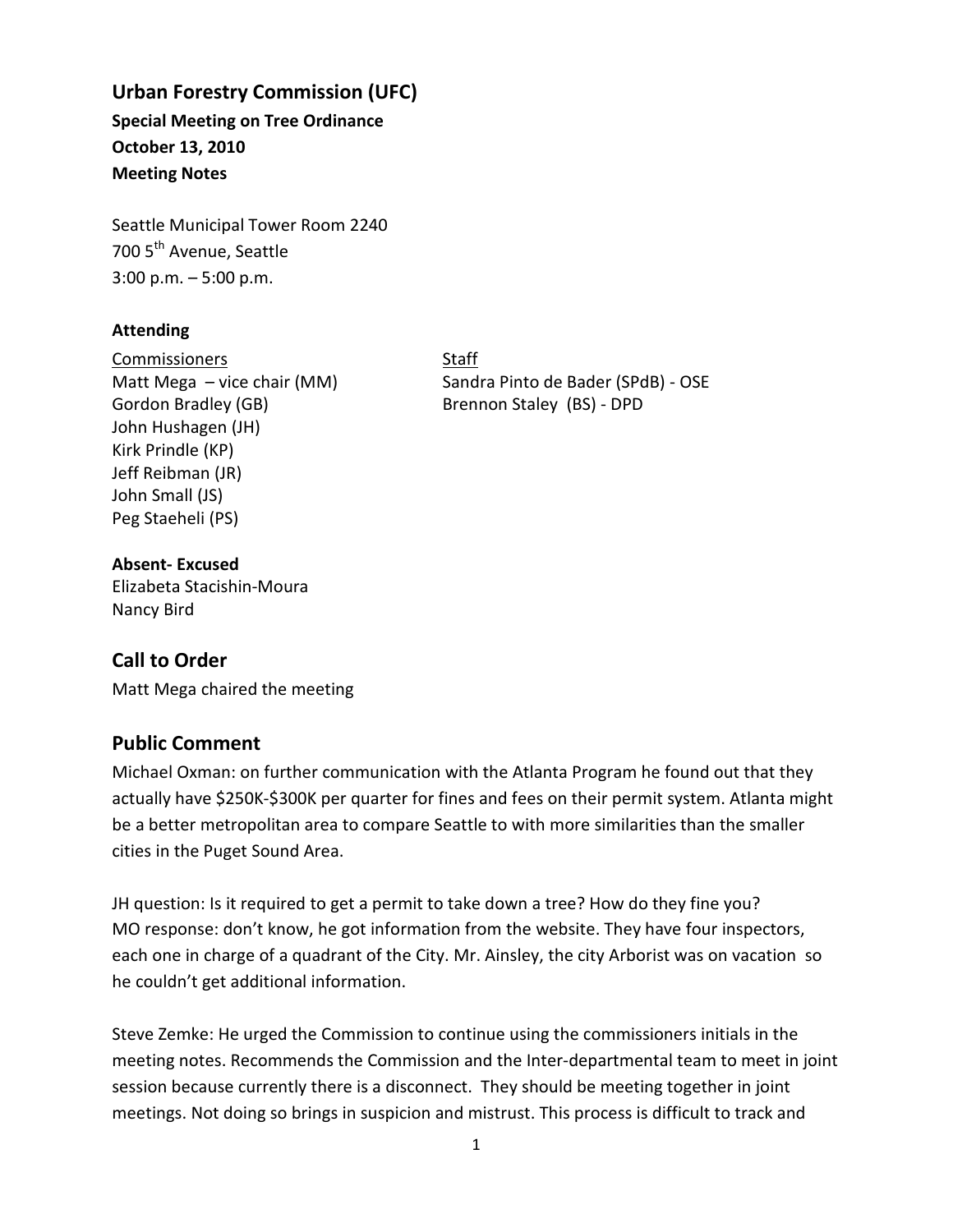understand. The summaries of ideas that don't relate to ordinance. Use information provided on what needs to be included in a tree ordinance. Produce an interim guideline on areas to include such as licensing and permits. It's difficult to track the way it is now.

# **Approval of September 29 and October 6 meeting notes**

**PS made a motion to approve the September 29 meeting notes as they are. The motion was unanimously carried.**

October 6 meeting notes. Steve Zemke remarked that John Dixon's name was misspelled. It was agreed that we should be referring to meeting notes and not minutes. JR and KP would like to go back to using initials in the notes. SPdB said Elizabeta instructed her to stop using initials. MM tabled the conversation and said he would like to check the UFC bylaws and would like to revisit at the November UFC meeting.

**There was a motion to approve the October 6 meeting notes that include John Dixon's name correction. The motion was unanimously carried**.

# **Letter to Council regarding DPD Proposal and the new Tree Ordinance**

MM incorporated comments provided by JR, JS, JH, and PS. Comments were provided to him with either track changes or on hard copy. He went page by page and incorporated all comments.

PS requested 10 minutes to skim through the new version of the letter.

KP said this is a great letter. Does seem that the letter could end with a paragraph of thanks and then include the rest of the letter with the details as an addendum.

PS thinks that's a good idea that would allow Council to read the first part and have their staff read the details.

MM would like to end the cover letter with an action statement

JS some of the ideas would need to be made into full thoughts

JH thinks we have two letters: One would tell Council what the commission doesn't like about DPD's proposal. The other would provide ideas of what needs to be included in a tree ordinance. Agrees with PS. He feels we are blending thing talked about in the work plan session and the ordinance.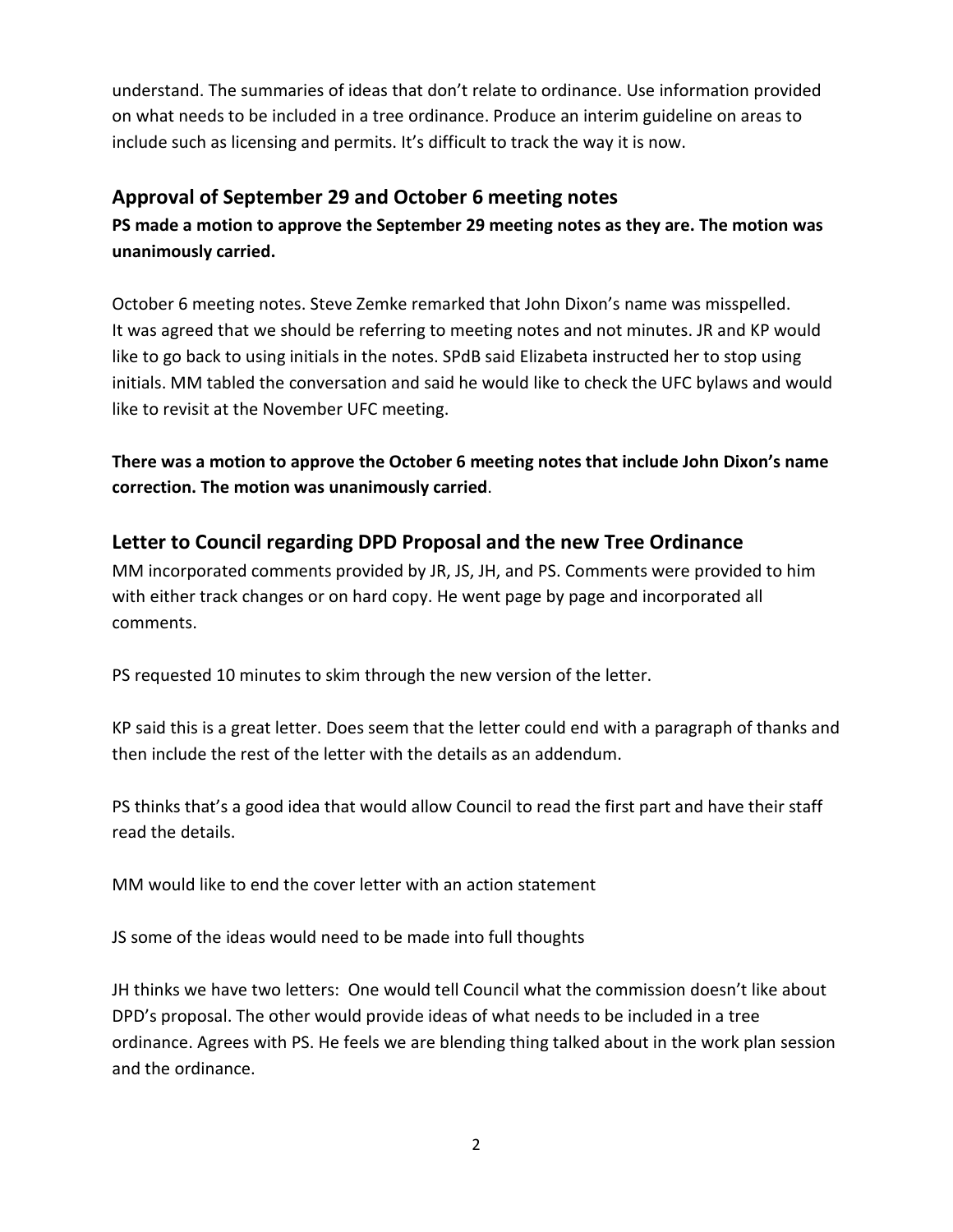PS – we already sent a letter saying we have a problem with the plan and that we'll get back to you.

JH he feels planting and Urban Forestry Management Plan (UFMP) are things UFC is encouraging Council to do, but the issue is the current tree regulations proposal. He would like to see in an ordinance letter:

- More public and professionals included in the process
- A permit system to slow down loss of trees
- Fine tuning the exceptional tree list
- Clarity for developers and support for Green factor

KP we don't have to lose what's in the letter.

JR – don't we already have those four points in the letter?

MM – Council needs input. If we mention a permit system by itself and say that it will fly, we need to add the nuts and bolts to justify it.

PS – talked about going short or long and said go long. We added the UFMP. Without them adopting it there is disconnect as to why have a tree protection ordinance. Is not disagreeing with JH but would like to see things bolder and bullets and not worry about it.

JH to what extent will the UFC be listened to by the City? Parks board sets parks policy. UFC is new and I don't know where we stand.

JR – already sent quick letter. This is the second letter and we it's in pretty good shape. Huge step forward from the past iteration. Tracks and reads much better. Would be great if we can shorten it and polish it. This provides the opportunity for someone's staff to read it.

KP – reiterated to finish the letter

JR – sign at the end

PS – moves to have a single document

JS – I pulled up the first letter where we set the stage with Resolution 31138 and the UFMP. Let's set the second letter in the context of the first one by making a reference to the past letter.

MM-can also add carbon copy of the first letter

JR – tighten the intro saying "in follow up to our letter dated August 13…" He would like to propose under Tools for Implementation to have the tree credit system and Green Factor as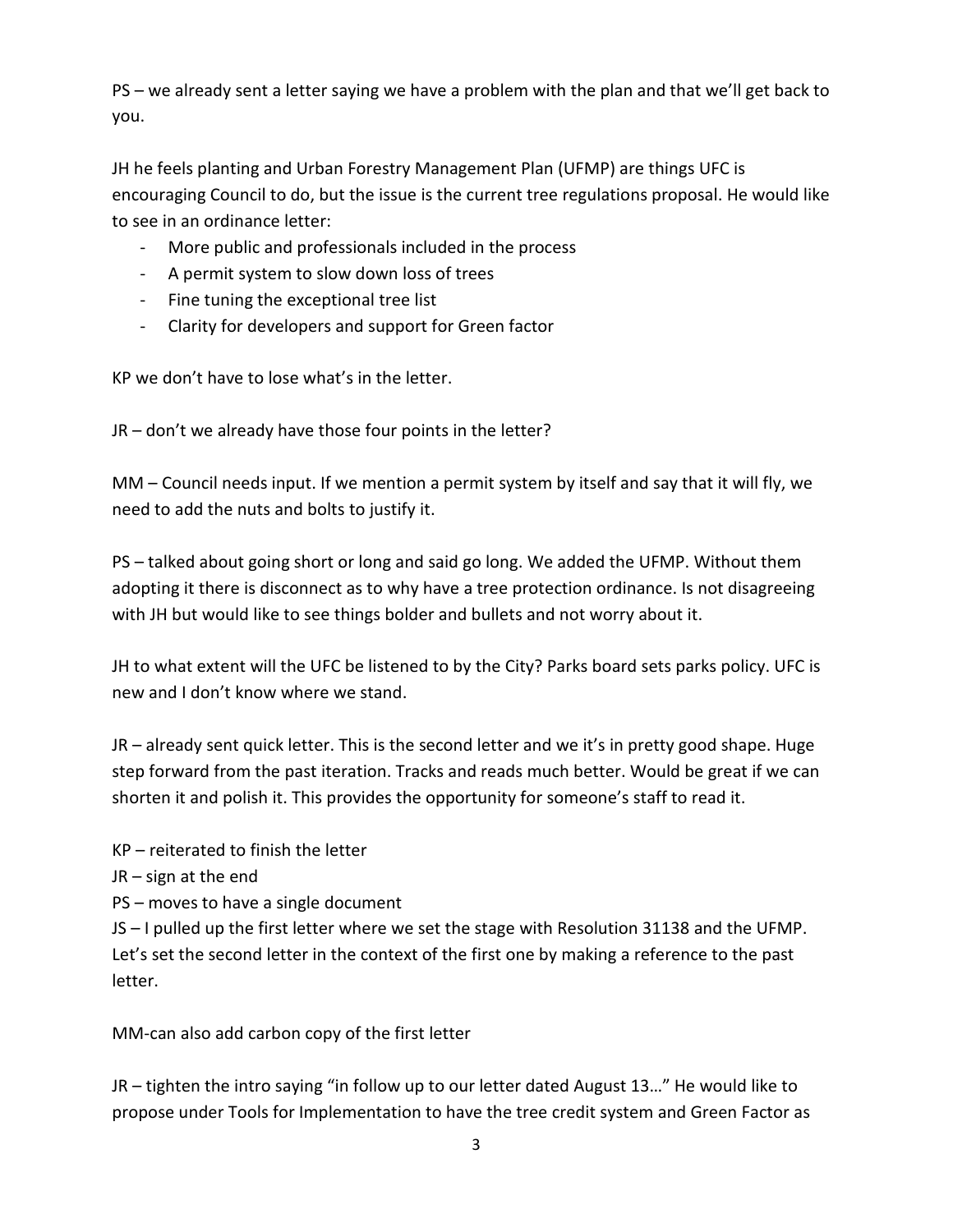separate with tree standards. Tree credit is for single family zones, Green Factor for development standards as tool. Further along on under Development Standards create a bullet point – Development Standards: DPD proposal focuses mainly on development standards: tree credit, Green Factor, Payment in lieu, bonding… He would also like to better understand tree standards.

PS – Includes planting details and specs. It should also include preservation details.

JH – need to be stand alone thoughts. Permit system doesn't have enough justification for Council to see. Justification of bullet points. Add a thought to each bullet. Need to justify all to a degree.

PS, KP, and JR agree to add one sentence to bullets.

JR: Tree standards to establish best practices; permit system to manage tree removal; professional standard to …

JH strike professional standards until we get people dialed into understanding tree removal.

PS – does a lot of writing for specs. Have to put a lot of words on specs. The City needs to have language.

JH – permit system in Lake Forest Park – don't have to hire certified arborist. It's assumed a certified arborist will get the job. Only need a business license.

MM – Professional standards to ensure safe, legal, and competent tree work. To establish best practices and educate home owners.

PS – need to require certification. Talking about large trees. Development standards to mitigate losses during development

GB – track removal and encourage retention, educate

JH – add implementation of exceptional tree list. This needs to go back in. The current list is pretty dumb. It includes weeping willows.

PS – requested an exceptional tree round robin to know what others think

GB – unless the list is meaningful it's going to be challenging. There needs to be agreement in terms of size and species.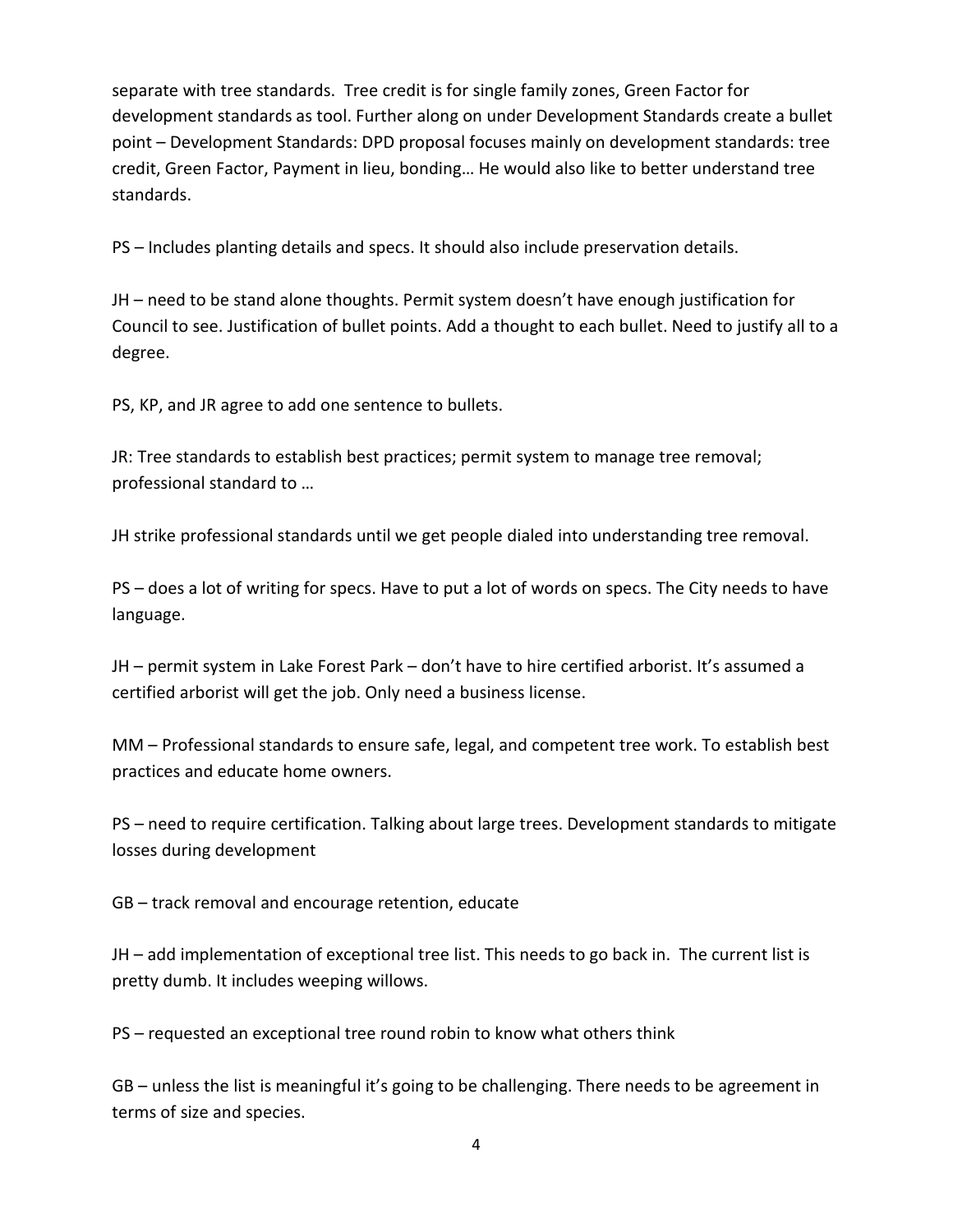PS – we need one and it needs to have flexibility for removal and have significant fees for removal

#### KP – defers to PS

JH – have to have exceptional tree program make sense, be flexible and be taken seriously. Some trees are worthy of protection. Won't move house or tear driveway for tree. Many trees should not be saved. Don't want to make it punitive though.

JS – don't like the existing sudden threshold. Ordinance needs to value large trees over smaller ones based on species. Some trees like black cottonwoods don't work in an urban environment. Adapt to size and health of the tree. Point system is on right track.

JR – exceptional tree ordinance is a demonstrable failure. It doesn't protect trees. Pushing threshold idea as replacement. Creating permit system with thresholds and have city arborists get involved around big trees.

MM doesn't have personal knowledge of it. Likes threshold Jeff mentioned focus on protecting large trees. Isn't tree credit doing it?

PS – If corrected the tree credit system might work. Currently is very expensive and difficult to work with. Currently there is \$10K of investment needed to consider the tree, without even getting to save the tree. Recommend that an area to frame something that works.

JH – can guarantee that within the next 10 years more exceptional trees will be removed from property not under development when it starts tearing up other infrastructure.

MM – should do a field trip to take a look at exceptional trees and see if they are tearing up foundations.

JH – Saint Joe's Catholic Church has very large trees that they care about.

MM – is in areas where large Douglas Fir trees are not pushing on pavement. How to convince the owner not to cut the tree?

JH – how do we deal with pros and cons? That's when professional standards come to bear.

KP – this provides opportunity for decision makers to take a look at it. Here only when there is a fine and fees things work. We are looking at apples and oranges. Exceptional tree ordinances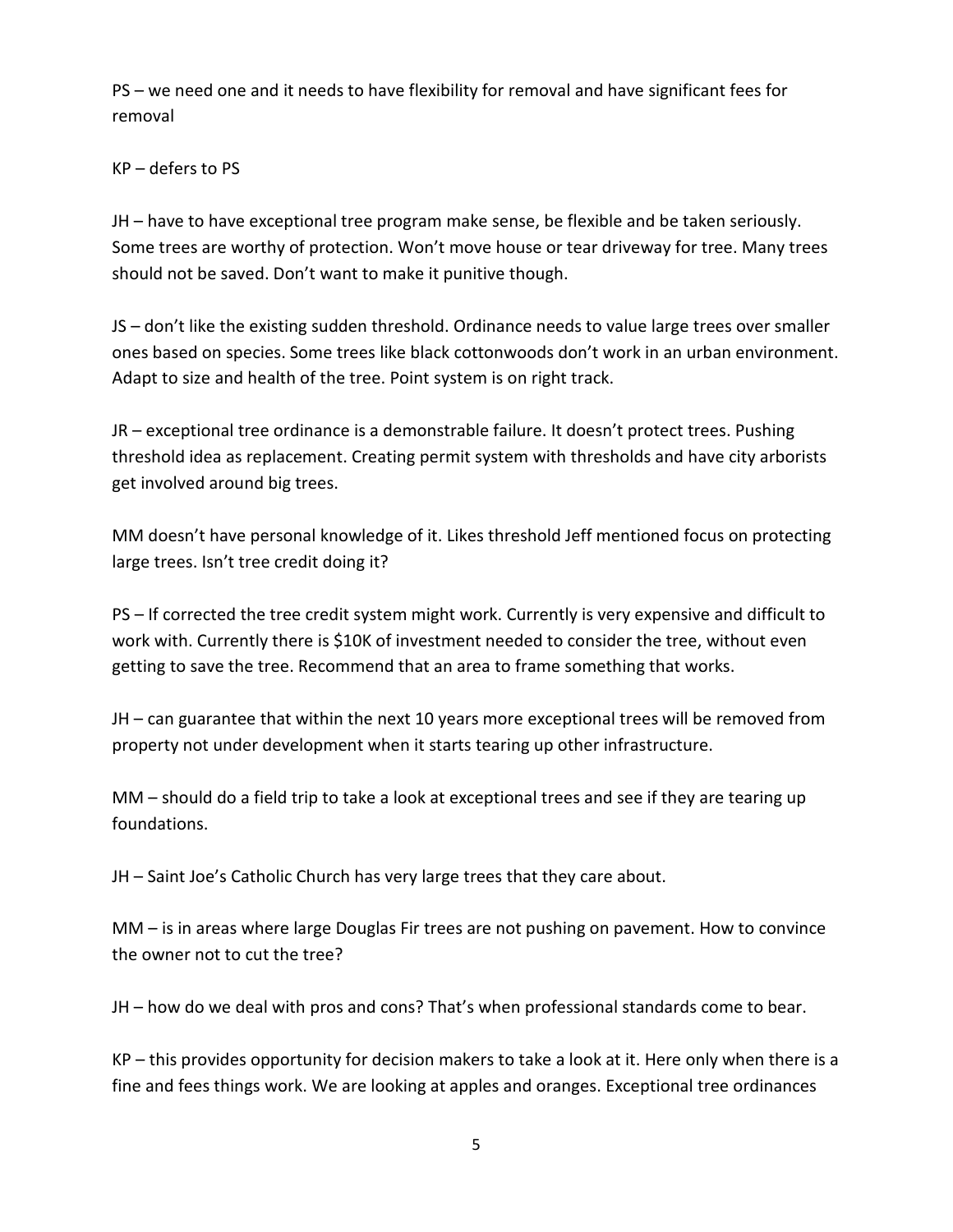are successful in other parts of the country. They protect big trees. The credit system is maybe a viable approach.

JR – question to the group: with a permit system and threshold system – what would we have to do once the threshold is hit? What to do next to effectively present alternatives and mitigate loss if the tree is cut.

PS – follow Director's Rules like we do with retaining walls – above 4 feet you have to pay. With a tree over a certain size – you have to go to the counter and then make decision. Use the Client Assistance Memo approach.

JR – the system builds on itself positively. Enter data – if it's a large tree you need to bring an arborist. If cutting tree it would cut much more than pruning it. That would be a way to promote retention.

PS – we don't need to find the solution, we just need a bullet for the letter.

JS – add 'with stronger protection for larger trees' in a bullet under goals.

JR – a viable replacement for the exceptional tree ordinance

KP – having 24" as threshold people knew would help people know what is being removed illegally.

JS – don't like threshold, he prefers a gradient and fussy tolerances. A 23 DBH is not significantly less important than a 24" DBH tree.

 $KP - it$  allows the public to know

MM – a few things we are not sure paragraph?

JR – we can get there regardless of what you call it. Simplicity is good, people understand and help with compliance.

MM – we know what we want to accomplish we know the goal, just don't know if the tools are appropriate.

JR – advantage is to keep it at a level that home owner can understand

PS – at what size is removing a tree dangerous for the homeowner?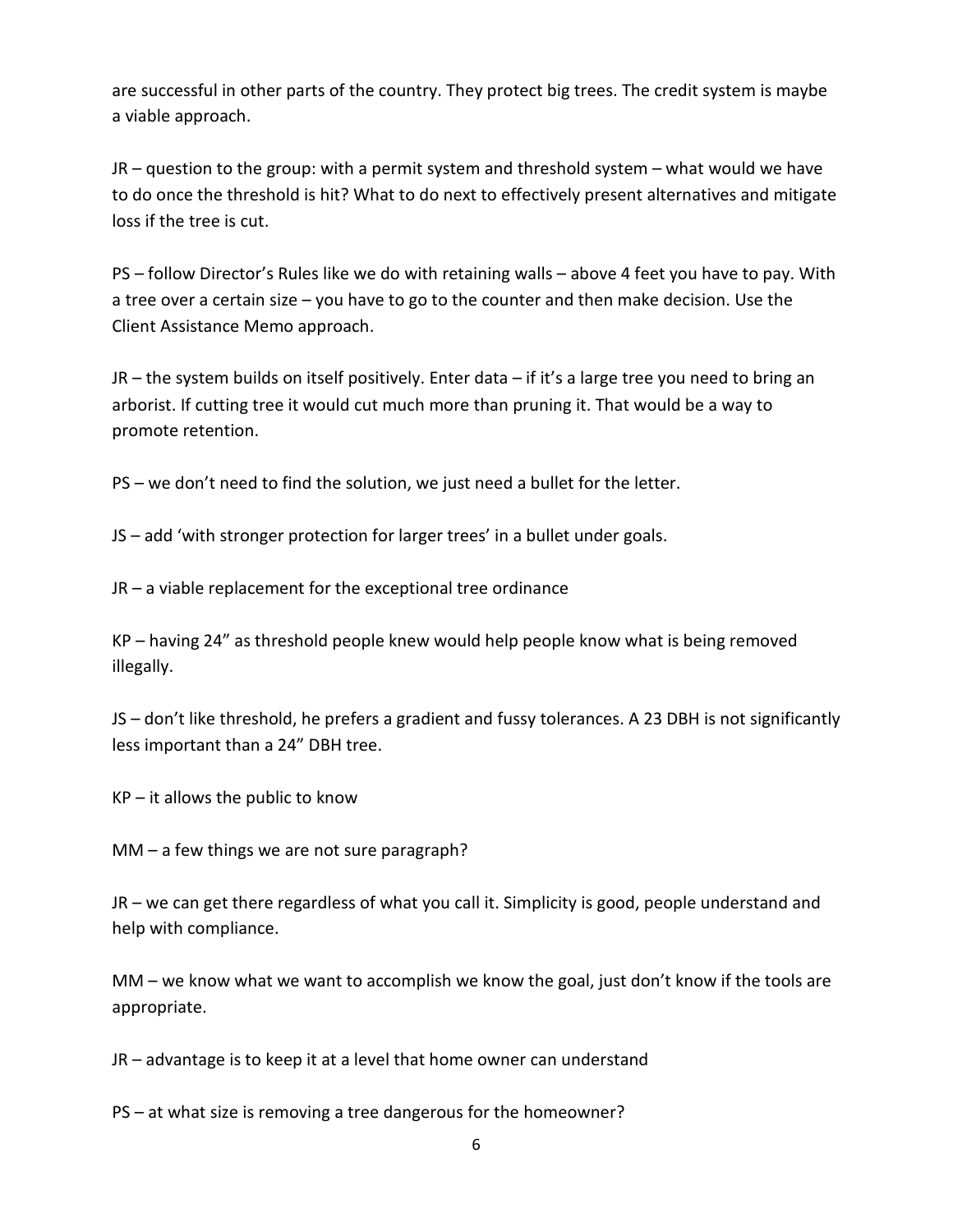JH if the tree could fall of and hit something of value. Depending on size and height combined. Don't do this at home. Anything above 25 feet tall and 5" DBH.

JS – single threshold give him concern.

JH – other cities are using 6" (CHECK NUMBER PLEASE) DBH. Over 6" need a permit. 18" conifer, 24" deciduous.

BS is it different from the existing exceptional tree ordinance?

JS – prefers to see stronger protection for larger trees instead of exceptional trees

JR – Important things to know are: size of lot, deciduous v. conifer, estimate of diameter, location on lot

KP – flexible DBH standards based on tree location. Use 'exceptional' term to follow resolution 31138

 $KP$  – simplify the first page. Without permit system that manages tree removal you can't protect trees

JR – does bullet point belong under goals or under tools.

Everyone – under goals.

Steve Zemke – remove 'heritage' term from letter

JH – 'heritage' has reached a level of recognition. Take it out. It was not his intent to include. Unless we slow down the rate of tree removal and encourage planting in the right places we won't reach the UFMP goal. Replacement where appropriate. If someone can remove three 6" DBH trees per year, in nine years they could effectively clear cut their lot. Need to include replacement requirement. Mitigation for tree removal. If a lot is heavily forested, they shouldn't have to replace trees but should mitigate.

JR – mitigation under tools in the front page. Further explanation under permit system keeping the same format.

KP – offered the Ecosystem Committee meeting to continue working on this. Sandra will look for a room from 3:00 p.m. to 5:00 p.m.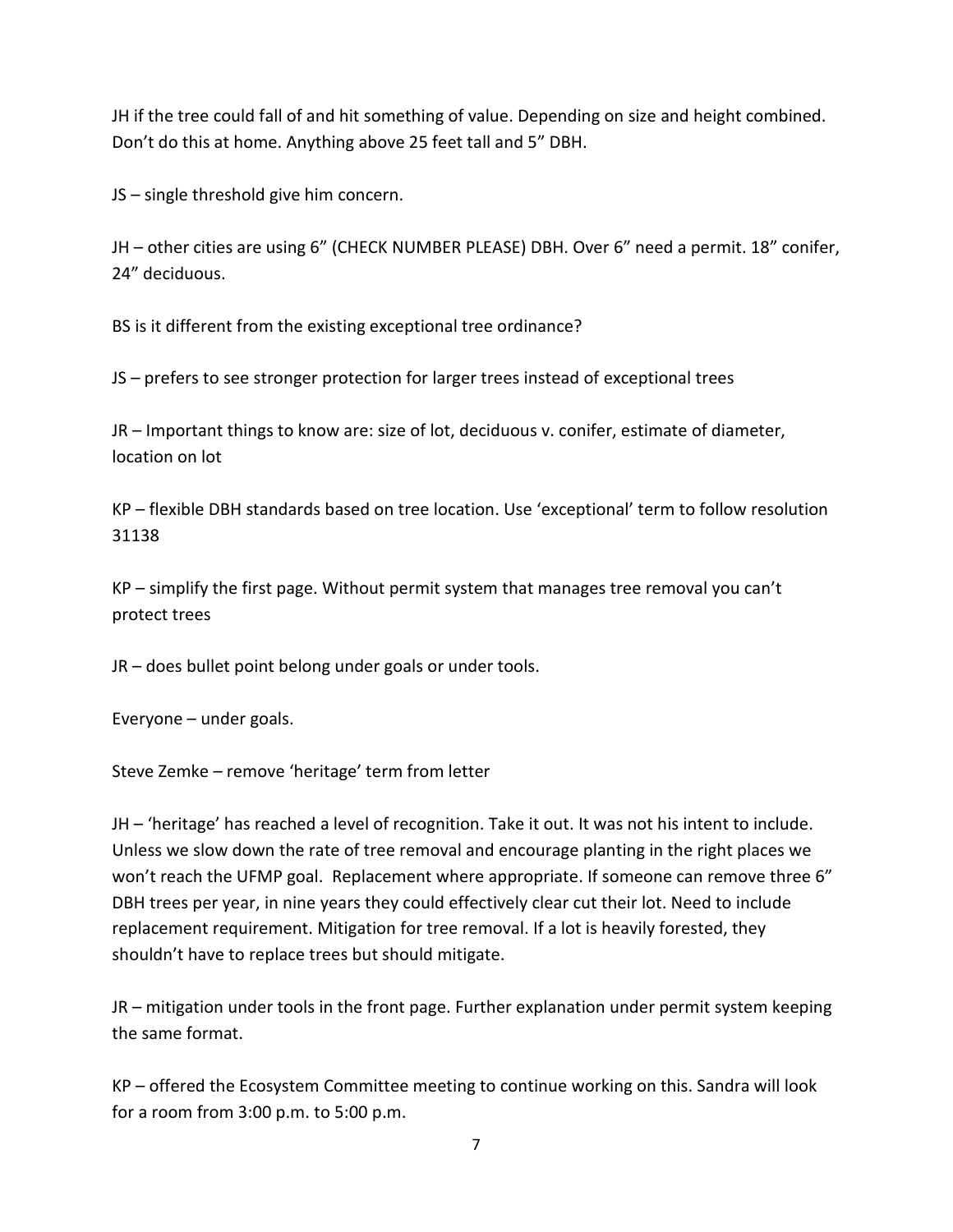JS won't be able to attend.

MM will clean up formatting and send out by Friday for comment. He will also include in the first page an 'ask'.

BS – The UFC continues to say that DPD needs to engage them more constructively. Brennon has continued to offer to answer questions and make himself available for conversations.

KP – thought the UFC was going to be involved in creating the proposal.

BS – DPD clearly explained they process from the beginning. DPD would write the proposal and the UFC would comment.

PS was blown away that UFC didn't know DPD was dumping large tree protection.

KP – DPD should let people know where public process is taking place BS – DPD doesn't personally invite advocacy groups to community council meetings because they want to hear what the community has to say.

Steve Zemke – his intention was to help inform the people. Put in website where meetings are happening to facilitate the process.

MM – how does the UFC sit down with DPD to debate the permit system issue.

BS – why would DPD spend time with the public if they didn't want input?

MM – are looking for more research and more info on the permit system

PS – if you have done the research, the UFC would like to see it. Without knowing what DPD did, UFC doesn't know what was done. This subject is all over the West Seattle paper. It's very hostile in both directions. Without a permit system people will get mad at each other. A permit system would help.

JR – Back to process. Brennon wanted to engage and the UFC too but there was a barrier – the reality of time. Another part of the barrier is the nature of a document and a public meeting. UFC had the same access as the general public. UFC had no window or sense that they are influencing anything.

MM – when DPD knew there were not doing a permit system, why didn't they let UFC know?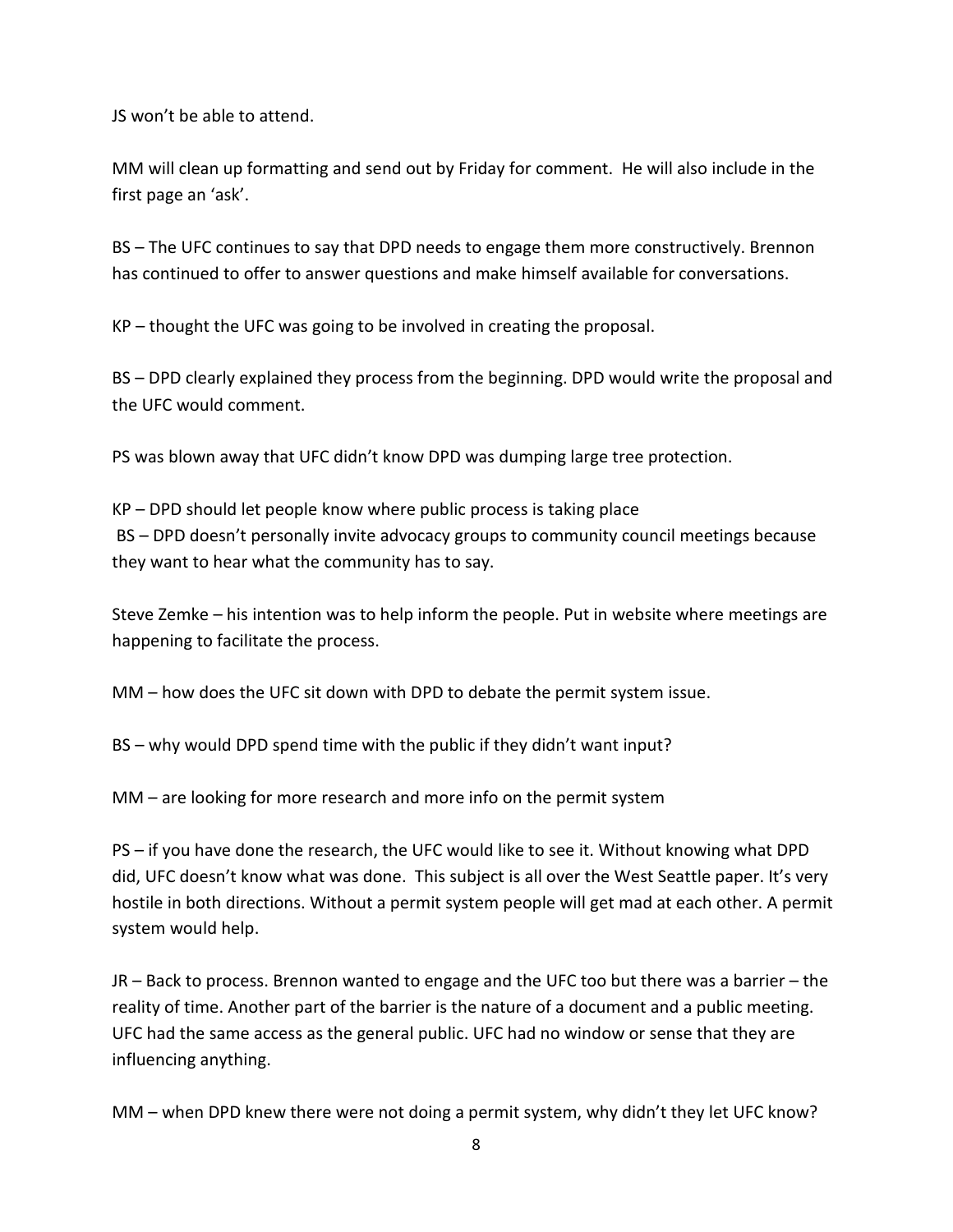BS – DPD didn't know what they were going to recommend until the proposal was being written.

PS – the public is expecting UFC to know something that they don't know. What kind of information can DPD give UFC and at what time?

JR – DPD did analysis – put it as a public document – where was the UFC prior to that?

GB – the ordinance is not done yet. We are in that process. Next iteration should provide opportunity for UFC input as well.

SPdB – due to Open Public Meetings Act applying to the UFC, DPD could not have shared any information with the commission without it being made available to the public.

JH – maybe DPD should have had public comment before putting forward a proposal. He has no confidence that UFC's input will be considered. He suspects the process.

BS – DPD met with UFC about goals. He spent a 2-hr session talking about general concepts of tree protection. How many times does DPD go out to the public and keep them engaged? Open ended request for comments doesn't work. That's why they waited until they had a proposal to show people.

MM – Use UFC as the intermediary. Talk about exceptional trees, evaluate pros and cons before DPD makes decisions. The biggest confusion is that UFC is just another part of the public. The commission was formed for them to act as experts.

BS – why can't commissioners be experts now?

KP is not sure DPD director is aware

JH – not confident that UFC has clout

GB – wait and see. UFC is advisory and either the city takes their advice or leaves it.

Steve Zemke – proposes to invite Brennon and his team to give updates

PS – give more info on permit evaluation done by DPD

BS – what specifically would UFC want to know?